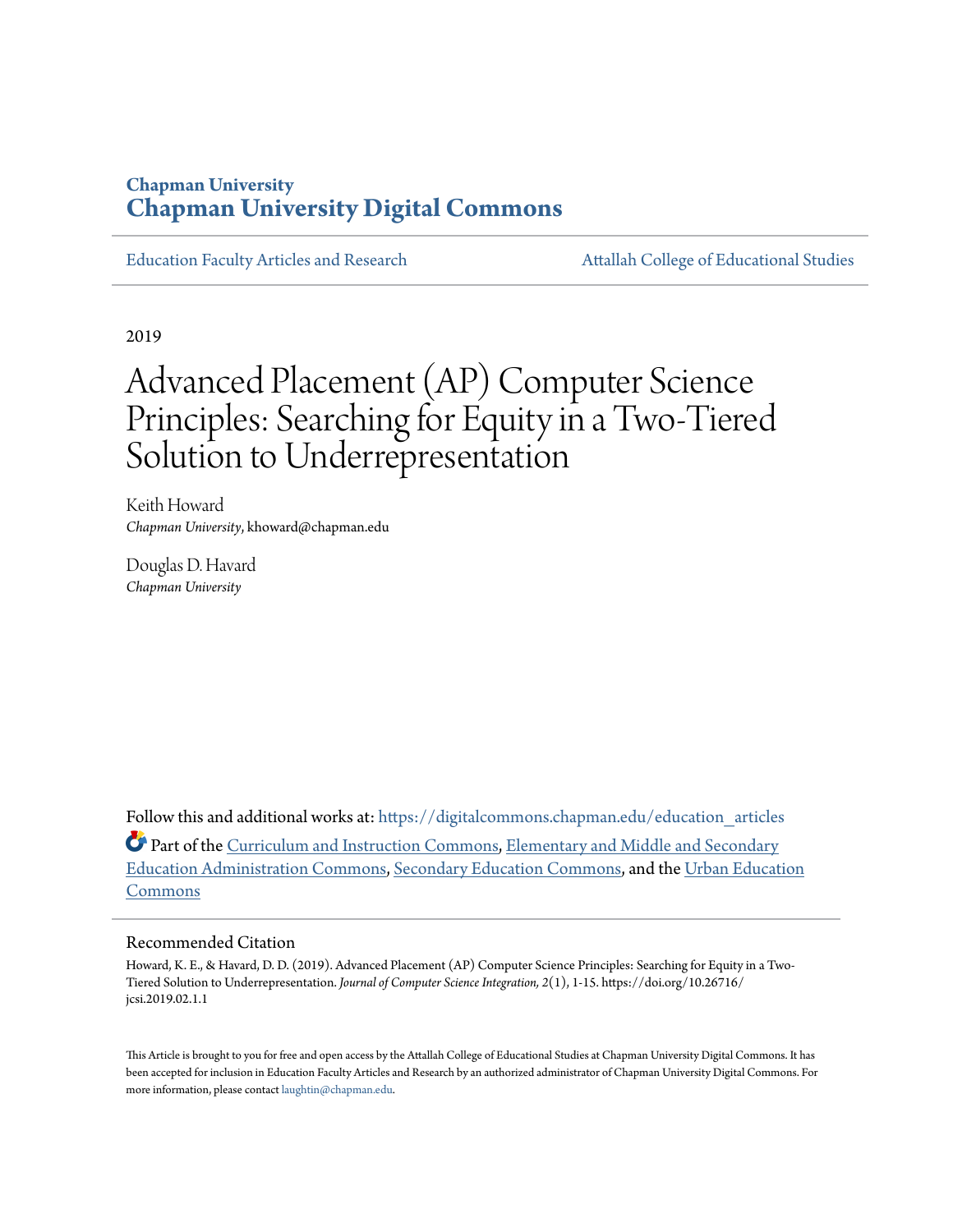### Advanced Placement (AP) Computer Science Principles: Searching for Equity in a Two-Tiered Solution to Underrepresentation

#### **Comments**

This article was originally published in *Journal of Computer Science Integration*, volume 2, issue 1, in 2019. [DOI: 10.26716/jcsi.2019.02.1.1](https://doi.org/10.26716/jcsi.2019.02.1.1)

## **Creative Commons License**<br> **C Q Q**

This work is licensed under a [Creative Commons Attribution 4.0 License.](https://creativecommons.org/licenses/by/4.0/)

**Copyright**

The authors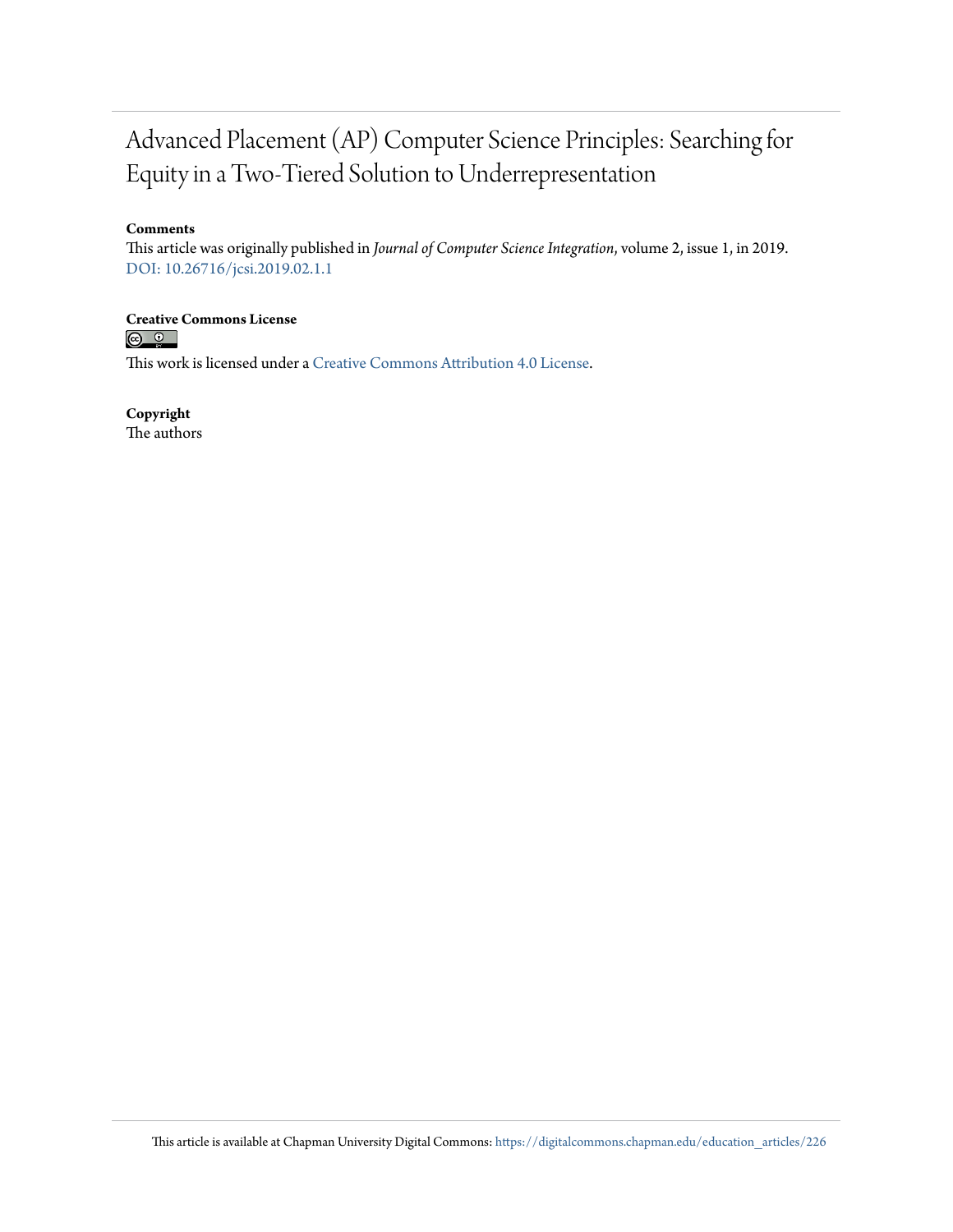#### Advanced Placement (AP) Computer Science Principles: Searching for Equity in a Two-Tiered Solution to Underrepresentation

The increasing demand in the workforce for science, technology, engineering and mathematics (STEM) professionals has prompted K-20 education's curricular offerings to evolve in order to meet industry's challenges. Nonetheless, research has documented the shortage of capable STEM professionals in general, as well as an underrepresentation of women and specific minority groups in STEM fields (Nager & Atkinson, 2016). Postsecondary education in the U.S. has produced relatively fewer STEM graduates than other industrialized countries, particularly in the technical and engineering fields (Wolfe, 2018), which has led to greater emphasis on these areas in K-12 education. This increased emphasis is particularly evident in the field of computer science.

Prior research has documented relatively low participation in U.S. high school Advanced Placement (AP) computer science courses overall, as well as underrepresentation of females and specific minority groups (Code.org, 2018a). AP computer science has used a relatively stable model for most of the last two decades, but a recent significant shift in emphasis warrants close examination as to its potential impact on student preparedness for STEM majors in higher education and STEM careers. Research is limited on how high school course-taking sequences impact students' selection of STEM majors of study, as well as on how different computer science course structures and emphases influence those selections in postsecondary education. These impacts have implications for secondary school curriculum design and course selection, as well as for students' preparedness for postsecondary education.

The AP Computer Science courses and exams represent the only broadly adopted computer science framework or curriculum in the U.S. (Nager & Atkinson, 2016), which are currently being offered in 5,300 schools nationwide (College Board, 2018f). There are currently 38 AP courses across seven subject areas, each culminating with an exam that is scored by experienced AP teachers and college faculty. The AP course expectations and exams are managed by the College Board, a nonprofit organization focused on college readiness and success (College Board, 2018g). The College Board does not mandate any specific curriculum, but rather outlines objectives and expectations and allows schools to develop or adopt curricula that meet or exceed these expectations. Courses must successfully navigate an AP course audit before being authorized as an AP course (College Board, 2018b). The AP Computer Science exam was first administered in 1984. Figure 1 provides a timeline of the AP Computer Science offerings from the program's inception to the present time (College Board, 2018f; Nager & Atkinson, 2016).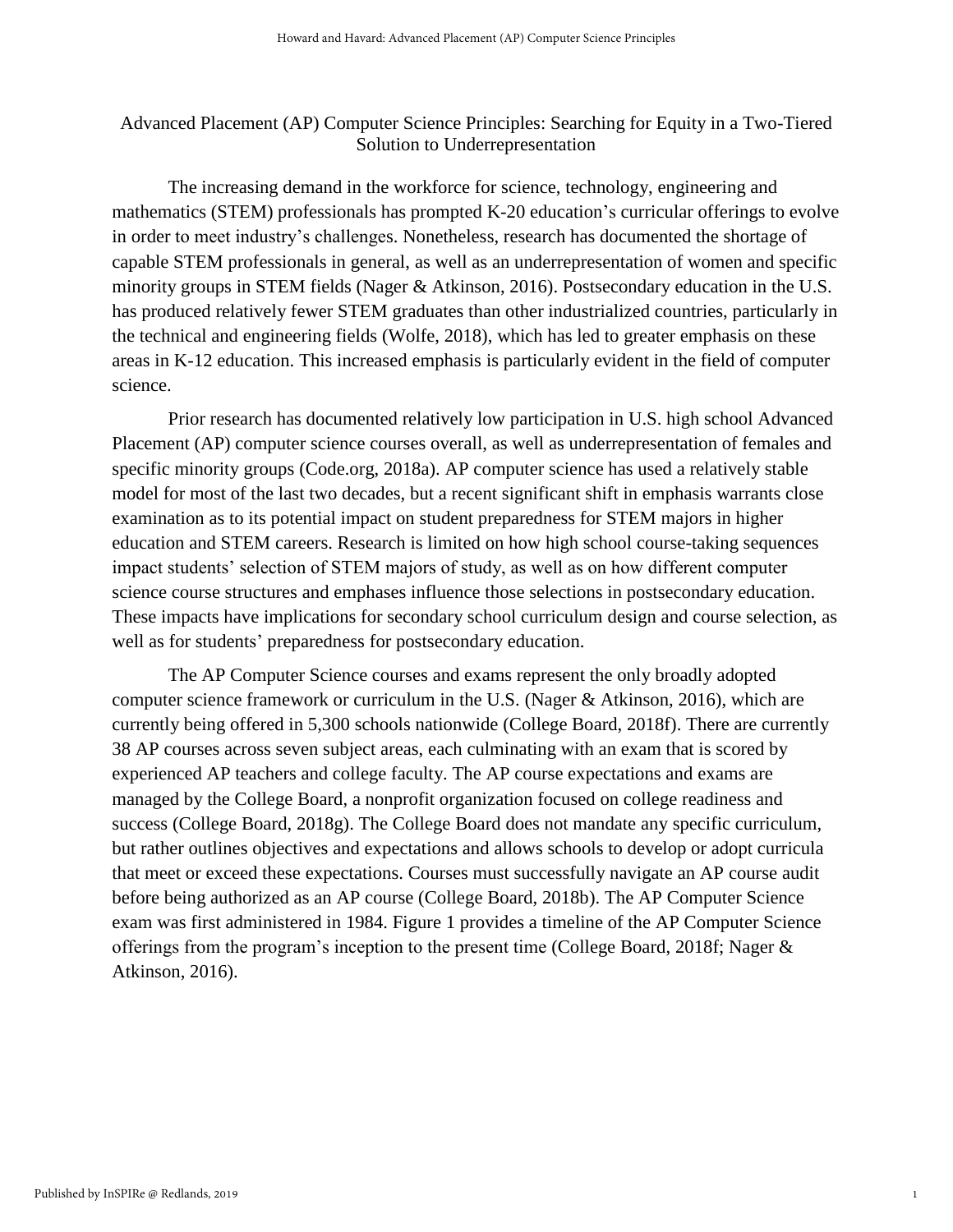

#### Figure 1

The AP Computer Science Exam began in 1984 as an assessment of content based on the Pascal programming language, which is an efficient language used mainly to teach programming techniques and concepts. In 1988, students began to have two options: (a) the Computer Science A exam, which was a subsection of the original AB exam, or (b) the Computer Science AB exam, which addressed more in-depth content around data structures and algorithms. Both exams utilized the C++ programming language from 2000-2003, but in 2004 they switched to Java. The use of these high level, Object-Oriented Programming (OOP) languages has presented a challenge due to their steep learning curves and the limited time available in the context of a high school course. This challenge has been compounded in years past by the fact that many students would begin the courses having had no prior experience with any programming language.

In 2009, the two AP Computer Science exam options were reduced to one as the more indepth Computer Science AB course was discontinued due to low participation rates relative to the other AP course offerings. This left the Computer Science A course (a subsection of AB) as the only AP program option for students interested in a college-level programming course. Some critics had suggested that the Computer Science A course was too narrow in its scope given the breadth of the computer science field (S. P. Jones, 2011). In 2016, after years of development in collaboration with the National Science Foundation, the College Board launched a new computer science course and exam, with a broader scope, titled Computer Science Principles. The AP exam for this new course was administered for the first time in 2017. By 2018, participation in the AP exam for this new course had surpassed that of the Computer Science A exam and produced some encouraging results in terms of participation rates of previously underrepresented groups (Boyle, 2018).

The newer Computer Science Principles course was designed to attract students who don't have prior computer experience and who don't necessarily have any interest in pursuing computer science as a career (C. Jones, 2017). In other words, it is a course more accessible to students with little or no prior computer science curricular exposure and no interest (as yet) in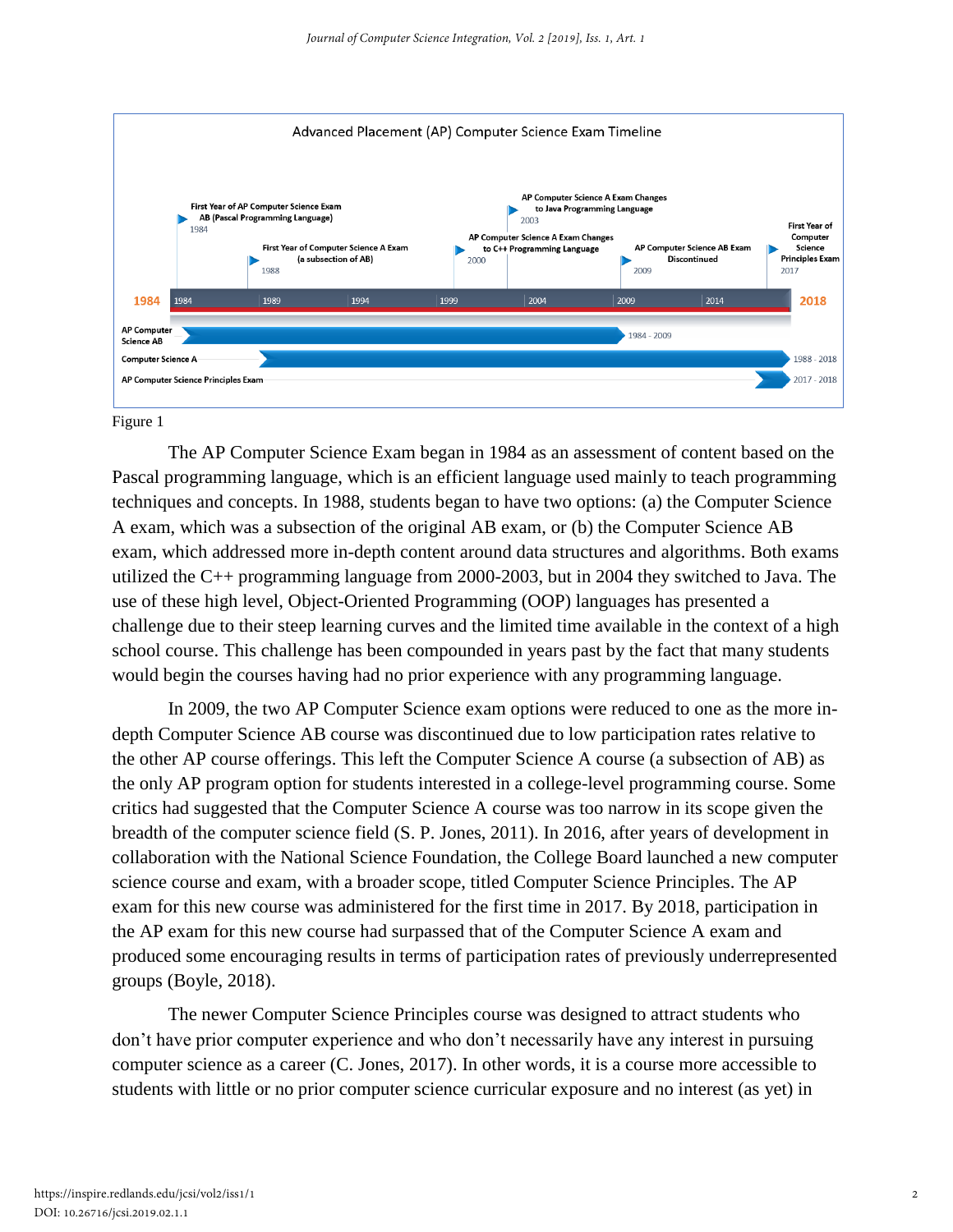committing to computer science in the future. Although the broad focus of the new Computer Science Principles course is a positive development in terms of exposing more students to the variety of ways that computer science influences human interactions with technology, its generalist approach dilutes the level of focus on an area that was already quite limited in scope and application in the traditional Computer Science A course – programming. Students are encouraged to study computer science in schools, in part, based on an anticipated high growth rate and high wages associated with the field. According to the U.S. Bureau of Labor Statistics, there were over 1.25 million software developers in the U.S. in 2016, and they earned a median salary of just over \$103,000 in 2017. The job outlook for software developers is bright due to a much higher than average 10-year expected growth rate of 24%, usually requiring "a bachelor's degree in computer science and strong computer programming skills" (Bureau of Labor Statistics, 2018). The conundrum in the above set of facts is that software developers, as the creative minds behind the design of computer programs, need these strong programming skills at a time when more AP students are opting for a course with less emphasis on programming. With the high industry demand for new computer programs and a U.S. education system that is graduating too few students in STEM fields to keep up with demand (Muro, Kulkarni, & Hart, 2016), the movement away from more specialized instruction deserves closer attention.

#### **The Broadening of Participation**

The Computer Science Principles curriculum was developed with the intent to broaden participation in computer science (College Board, 2017b, 2018e), which has the potential to open the doors for more students to an industry with high need. The increased demand for skilled technology workers has led to a steady stream of temporary guest workers coming to the U.S. from other countries to fill high-skill Information and Communication Technology (ICT) jobs. In recent years, the annual cap for H-1B work visas has been reached within one week of the petition acceptance start date, demonstrating that importing temporary talent is at best an insufficient stopgap measure to meet the nation's continued demand for highly skilled technology workers (Nager & Atkinson, 2016; U.S. Citizenship and Immigration Services, 2018). Meanwhile, large segments of potential home-grown talent are not being tapped as females, Latinos, and African Americans continue to be underrepresented in all segments of the ICT pipeline. Underrepresented students have not found their way to success in computer science courses and/or subsequent AP exams in numbers proportional to their respective populations.

College Board statistics reveal significant underrepresentation on the Computer Science AP exams as females only represent 22% of test takers (Code.org, 2018a). African American students have consistently been the most underrepresented group, comprising just 5.1% of test takers in 2017 and only 2.9% of those scoring 3 or higher. Likewise, Latinos comprised 14.8% of total 2017 test takers and just 11% of students scoring a passing grade of 3 or higher (College Board, 2018a). Early returns on the new Computer Science Principles exam have been promising, showing increased participation overall, as well as for females and underrepresented minority students. The record levels of participation by previously underrepresented groups have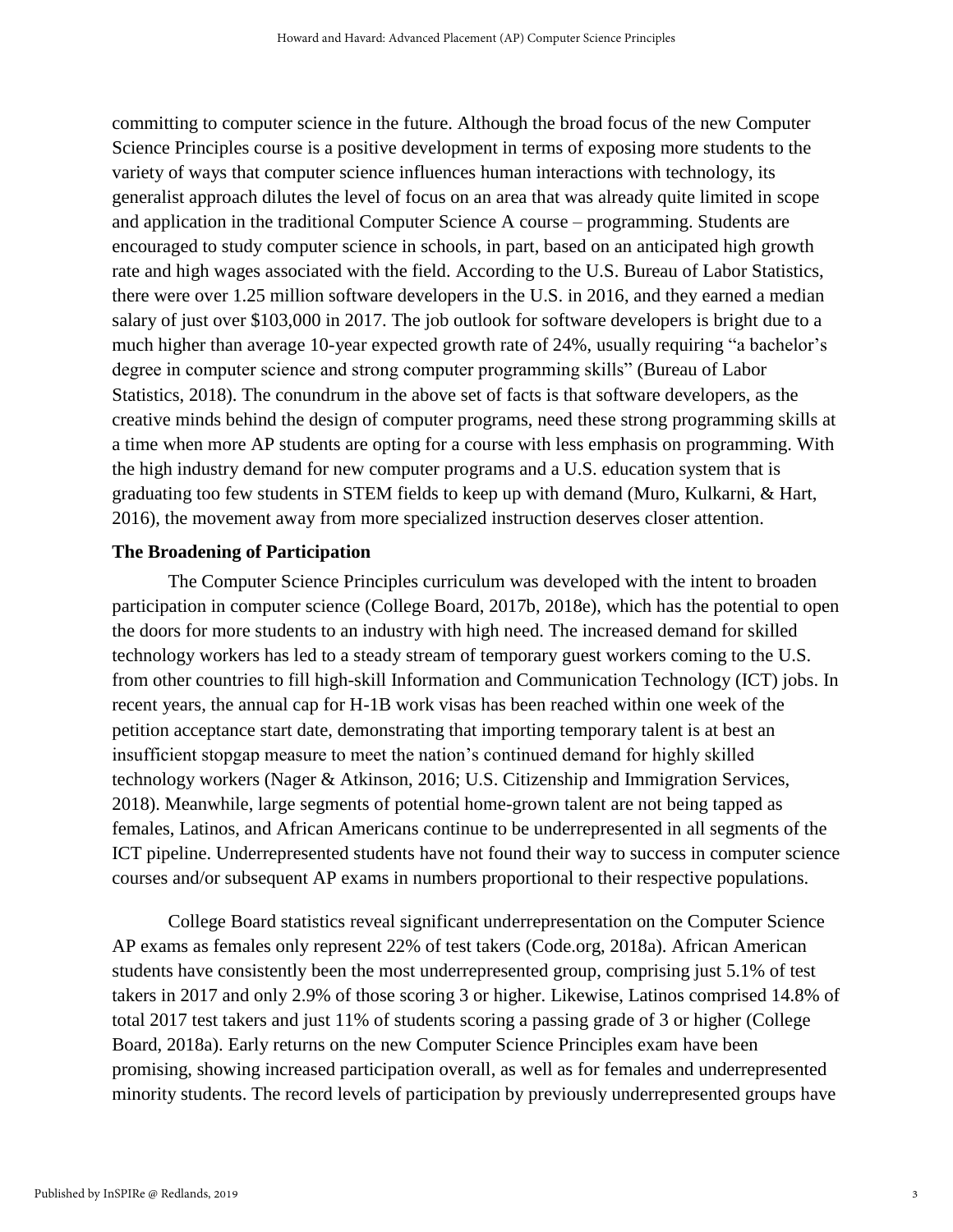been lauded as a changing of the face of computer science, and a balancing of student opportunities (Code.org, 2018b).

A second, more accessible AP computer science option is a positive development insofar as the new option provides the same opportunities for future success in the STEM fields as that experienced by students in the traditional course. Conversely, if the new and accessible option results in substantively less prepared students, then the increased participation may disguise a two-tiered system of preparation that can have deleterious effects on the long-term educational and professional outcomes of participating students. Computer Science A and Computer Science Principles are both purported to be equivalent to college-level introductory or first-semester computer science courses (College Board, 2014, 2017a). The College Board does note that the Computer Science A course focuses on Java programming and the Computer Science Principles course focuses on computing fundamentals, and further states that the two courses can be taken concurrently or in any order. The decision to offer either course, as well as whether to sequence them, is left up to the schools and districts (College Board, 2018c). Both courses provide collegelevel credit accepted at over 500 colleges and universities (College Board, 2018d), a number that continues to increase. Although the impact on students' college portfolios and college credit accumulation may appear to be equivalent, structural differences between the two courses suggest that they provide substantively different levels of preparation (Havard & Howard, 2019).

 The historical foundation and structure of the new Computer Science Principles course and exam suggest vastly different levels of depth and exposure in some important facets of computer science, which may affect the level of academic benefit to students at schools that select it over the traditional course, particularly if it is chosen as their only AP computer science option. Notable differences for the new course include an emphasis on "big ideas" related to computer science rather than a specific focus on programming, as well as a markedly different assessment structure for the new exam. The exam assessment structure differences include attributing 40% of the exam score to assignments completed over several days in the classroom prior to the test date, as compared to the traditional course exam which is completed in a single proctored exam sitting (see Havard & Howard, 2019 for an in-depth contrast of the two courses and exams). Increased female and minority student participation may position the new Computer Science Principles course as a potential solution to historical underrepresentation in STEM fields. However, if the increased participation is in a course that is less rigorous, or less impactful in terms of students' subsequent academic and professional success, then it has the potential to replicate the gap in computer science readiness that prior limited participation has produced. Thus, the purpose of this research is to examine two research questions:

1) How do patterns of participation and performance differ on the two AP Computer Science exams for underrepresented students?

2) What is the relationship between programming-centered course taking and future STEM education and interest?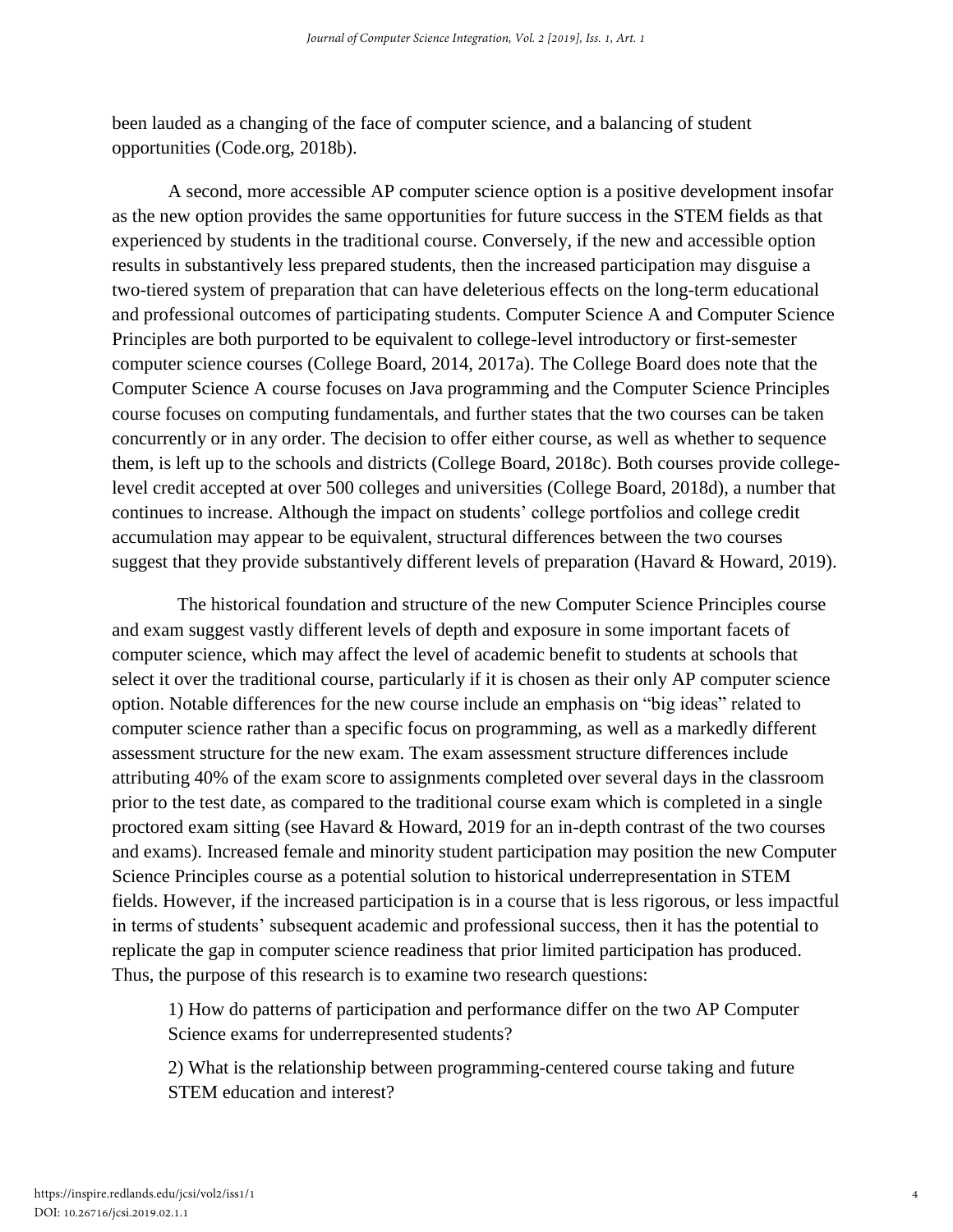#### **General Method**

#### **Overview**

In the studies reported here, data were used from two different sources: (a) National (U.S.) College Board AP computer science participation and performance results for 2017 and 2018, and (b) National Center for Education Statistics High School Longitudinal Study data collected from 2009-2017. Study 1 compares performance results for the two AP Computer Science exams, whereas Study 2 examines the relationship between computer science course enrollment and STEM major selection following high school graduation.

#### **Procedure**

All statistical analyses were conducted on public-use datasets. For Study 1, Chi-square analyses were performed on College Board AP data using SPSS version 24 and are reported along with descriptive and effect size statistics. Study 2 was conducted using data from multiple waves of a nationally representative high school longitudinal study conducted by the U.S. Department of Education and was analyzed using logistic regression with complex survey dataset procedures in Stata version 15.

#### **Data Analysis**

In Study 1, the AP exam score distributions of AP Computer Science Principles over its first two years of implementation were compared to the score distributions for the traditional, programming-centered AP Computer Science A course using chi-square analyses. In Study 2, a set of 11 science courses (including computer science) were examined through regression analyses for their potential impact on students' selection of STEM majors during the three years following their scheduled high school graduation date.

#### **Study 1**

#### **Method**

The data for Study 1 were obtained from the U.S. national results datasets made publicly available by The College Board, addressing the 2017 and 2018 AP computer science exam results (College Board, 2018a, 2018f). These data indicate that there were 56,088 Computer Science A exams administered and scored across 5040 schools nationally in 2017, as compared to 43,780 Computer Science Principles exams across 2,625 schools. In 2018, 60,040 Computer Science A exams were administered and scored across 5,300 schools, compared to 70,864 Computer Science Principles exams across 4,022 schools. In 2018, the Computer Science Principles course was the second fastest growing AP course among the College Board's 38 AP course offerings.

#### **Descriptive Data**

Although the Computer Science A course has not garnered the same levels of participation as many of the other staple AP courses, it has shown steady growth in numbers over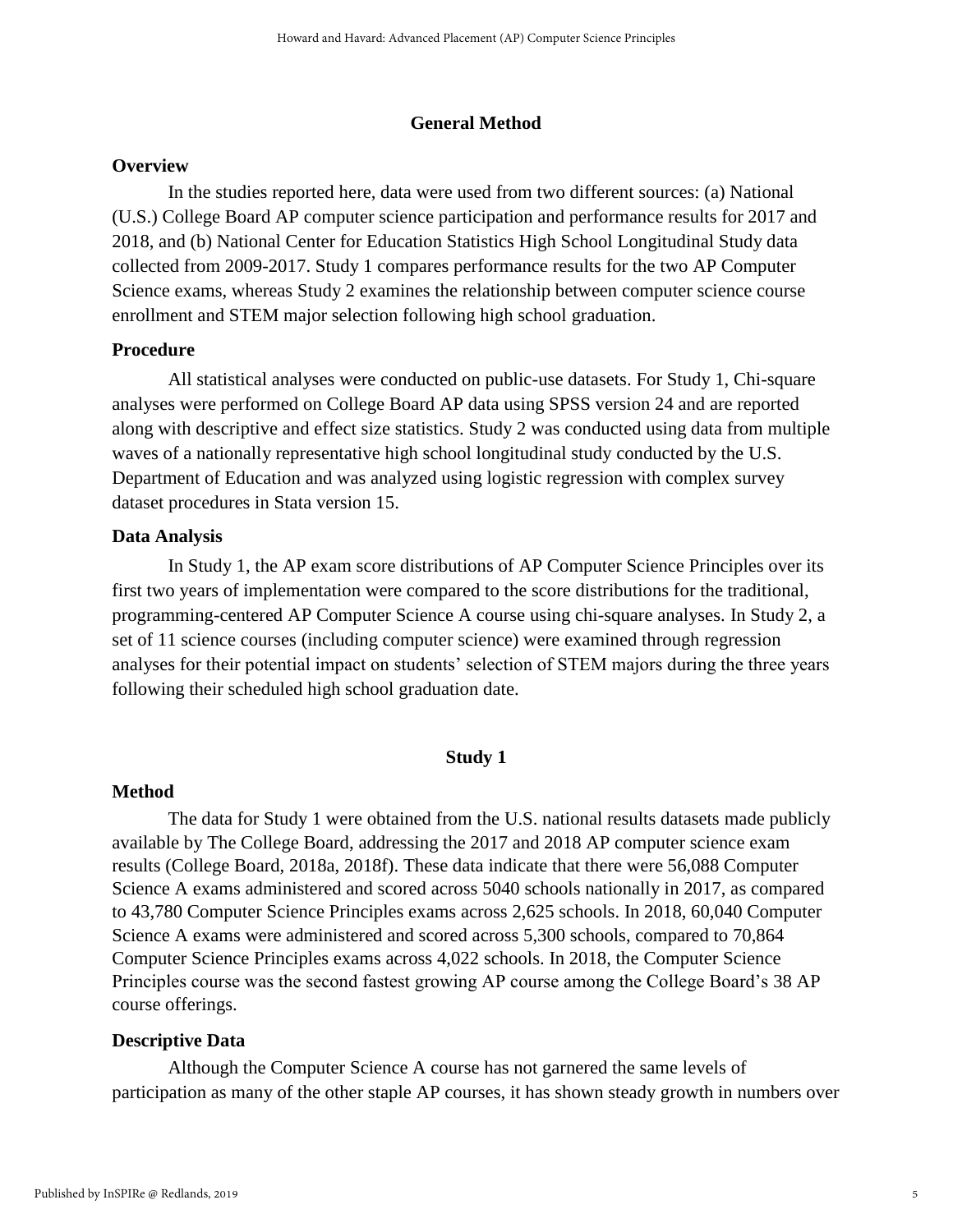the last decade. From 2009-2016, exam volume for the Computer Science A course increased by an average of 22.1% per year. In the first two years following the launch of Computer Science Principles, the Computer Science A exam growth rate slowed to 6% per year as large numbers of students started taking the new course and exam. The Computer Science A exam represented 0.6% of all AP exams taken in 2009; by 2016 that percentage doubled to 1.2%. However, in just its second year, the Computer Science Principles exam alone represented 1.3% of all AP exams taken, surpassing the number of Computer Science A exam administered per year. As illustrated in Figure 2, the addition of Computer Science Principles has resulted in the doubling of the total number of AP Computer Science exams taken for the two tests combined.



In addition to increased overall participation in AP Computer Science, the new course resulted in higher participation by female and underrepresented minority students as well. Figure 3 illustrates the proportion of participation, by race, for the courses. Of the students who participated in the exams during the two years since the new course launched, Black students opted for the Computer Science Principles exam almost twice as often (64.8%) as they took the Computer Science A exam (35.2%). Likewise, Hispanic/Latino students selected the Computer Science Principles exam in a far greater proportion (62.3%) than they did the Computer Science A exam (37.7%). Although not as pronounced, the same pattern was observed for females in that participation was greater on the Computer Science Principles exam, whereas males participated more on the Computer Science A exam (see Figure 4). Notably, the two demographics that historically experienced the highest levels of participation in AP Computer Science exams (White and Asian students) continued to take the traditional Computer Science A exam in larger proportions than those who opted for the new Computer Science Principles exam.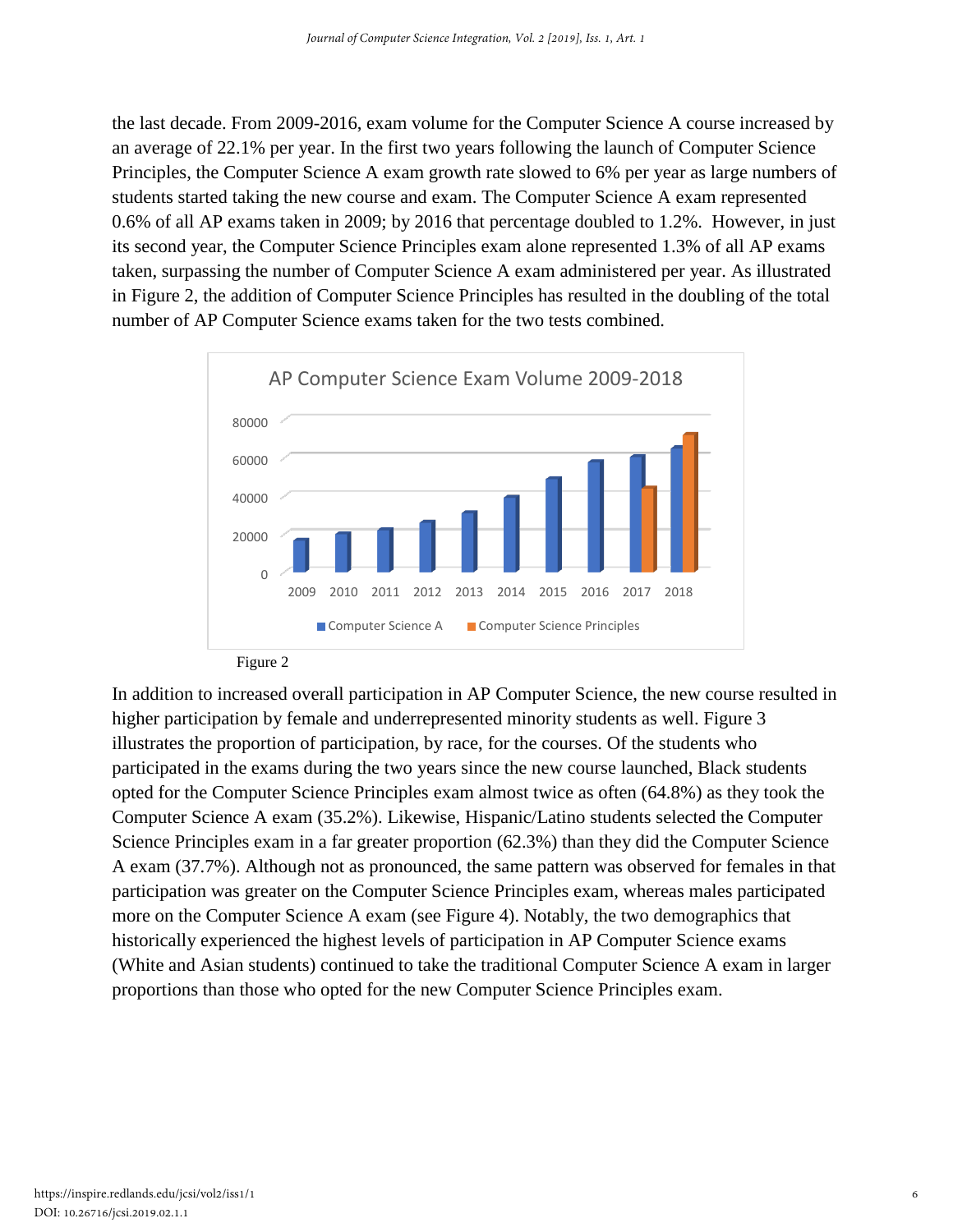





Figure 4

Students from all demographics posted higher average scores and pass rates nationwide for the new exam as compared to the traditional Computer Science A exam. Over 2017 and 2018, pass rates (scoring 3 or higher) for the Computer Science Principles exam were higher than those for the Computer Science A exam for Blacks (40.9% vs. 36.5%), Hispanics (55.1% vs. 46.0%) and females (69.2% vs. 64.4%), indicating that not only were these previously underrepresented groups taking the new exam in higher proportions, but were performing better on it compared to the traditional exam (College Board, 2018f).

#### **Measures**

AP exams are scored on a scale of 1-5, with 5 representing the highest possible score. A score of 5 is equivalent to the average score among college students earning a grade of A in the comparable college course, a score of 4 is equivalent to a grade from A- to B, and a score of 3 is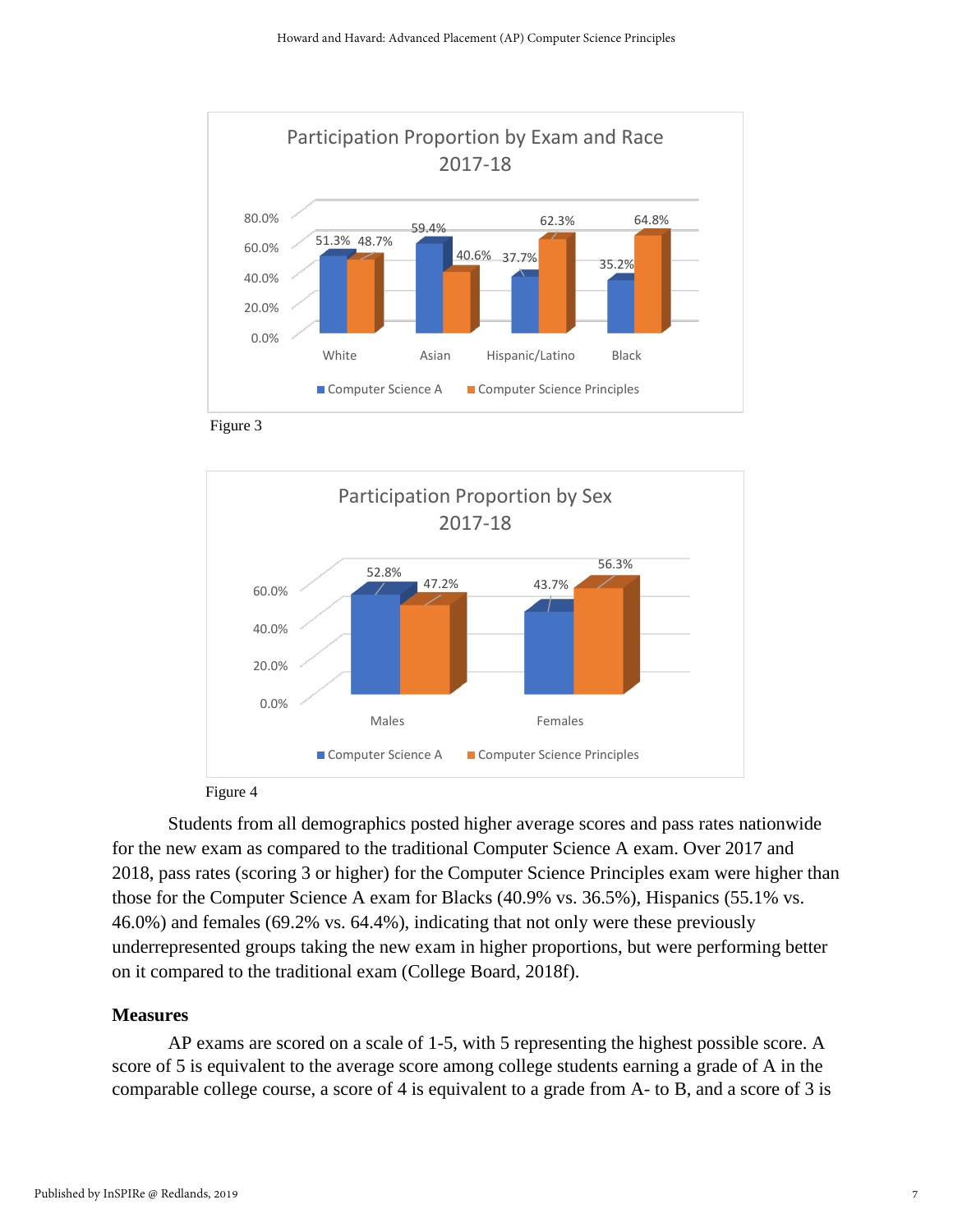equivalent to a grade of B- to C. The range of AP scores is aligned with the following recommendations:  $5 =$  extremely well qualified,  $4 =$  well qualified,  $3 =$  qualified,  $2 =$  possibly qualified,  $1 = no$  recommendation (College Board, 2018f).

### **Procedure**

Utilizing the 2017 and 2018 national student AP score data for the Computer Science A and Computer Science Principles exams, Pearson's chi-square tests for independence were conducted on the score distributions for the two exams for each year to discern performance differences that may have resulted from the differential assessment structures of the two AP programs. Cramer's V statistics were computed to assess the effect sizes of the observed differences while removing the influence of sample size on statistical significance.

#### **Results**

There was a significant difference in the 2017 distributions for the two exams,  $\chi^2$  (4, n =  $99,868$ ) = 7,813.72, p < .001, Cramer's V = .28. Likewise, there was a significant difference in the 2018 distributions for the two exams,  $\chi^2$  (4, n = 130,904) = 8,440.96, p < .001, Cramer's V = .25. The Cramer's V effect size statistics for both years indicate large effect sizes for analyses with four degrees of freedom (Cohen, 1988). Figures 5 and 6 depict the distribution of the AP exam scores for both tests in 2017 and 2018.





#### **Discussion**

The large differences in the performance distribution on the two AP Computer Science exams are highlighted by greater proportions of Computer Science Principles scores just at the passing threshold (3) and lower proportions at the extremely well-qualified score (5) than on the traditional Computer Science A exam. The stark differences in the assessment structures, particularly the assignment of 40% of the Computer Science Principles score to in-class assignments completed over several days, may be a factor in significantly more students finding their way to the marginal success threshold, which is equivalent to a grade of B- to C. The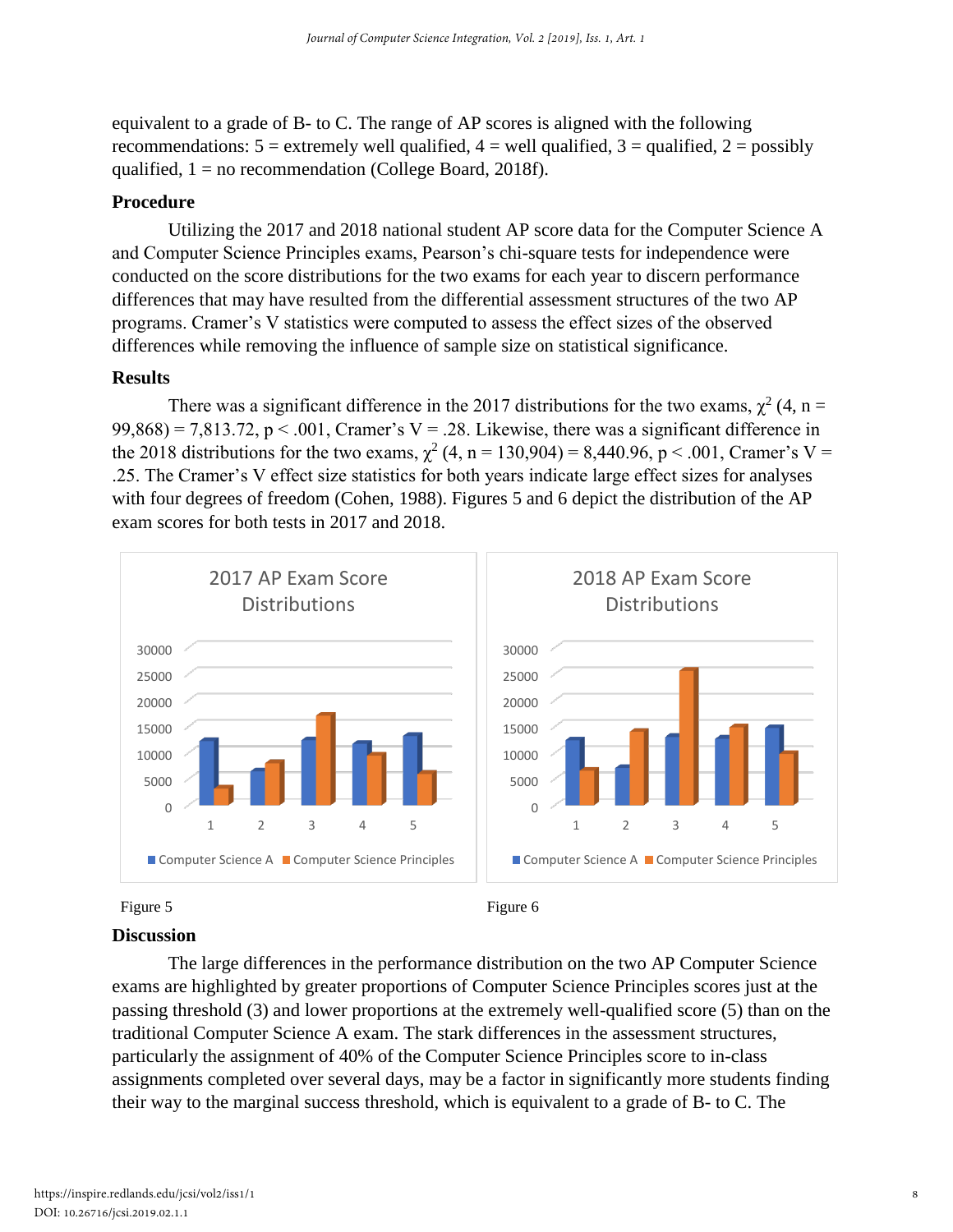smaller numbers of students scoring at the lowest levels suggest that the different assessment structure benefits struggling students the most, whereas fewer top-level scores indicate that fewer participants are reaching top-level mastery of the content.

#### **Study 2**

#### **Participants**

The data for Study 2 were drawn from multiple waves of the High School Longitudinal Study of 2009 (HSLS:09) public-use file. The HSLS:09 is a nationally representative, longitudinal study comprised of over 21,000 students from 944 public, private, and charter schools across the United States. The base-year data were collected in 2009 when the cohort was in  $9<sup>th</sup>$  grade, which was the same year the AP Computer Science AB course was discontinued, leaving only the Computer Science A option for AP computer science. Subsequent waves of data collection have occurred in 2012, 2013-14, and 2016-17. The study's cohort will continue to be followed throughout their postsecondary years. HSLS:09 focuses on understanding students' trajectories from the beginning of high school into postsecondary education, the workforce, and beyond (Ingels & Dalton, 2013). A final follow-up data collection will be conducted with the same cohort in 2025. In addition to predictors from the base year (2009-10), data from the first follow-up in (2011-12) and the second follow-up in 2016-17 (released July 2018) were examined in this study to assess their influence on students' first declared major upon entering postsecondary education. Of particular interest were the possible relationships between the science courses taken high school (including computer science) and the selection of STEM majors.

#### **Measures**

*Dependent variable.* The second follow-up data collection of the HSLS:09 cohort was conducted between March 14, 2016, through January 31, 2017, which was approximately three years after the scheduled graduation date for the cohort. Students were asked to identify their first undergraduate degree/certificate major of study in any program they ever enrolled in following high school. Their responses were classified according to the U.S. Department of Education's Classification of Instructional Programs and then classified/coded as a dichotomous variable (Study variable X4RFDGMJSTEM = 1 for STEM, 0 for Not STEM).

*Independent variables.* Demographic variables included dichotomous race (Black = 1 and Hispanic  $= 1$ ), sex (Female  $= 1$ ), and poverty (at or above poverty line  $= 1$ ) variables. In addition, seven science and computer science courses taken during the spring semester of  $11<sup>th</sup>$  grade for the cohort, as the cohort's students were approaching college application and selection of major decisions, were included. These dichotomous course variables (taking course  $= 1$ , not taking  $= 0$ ) were examined for their potential influence on the majors that students first selected after graduating.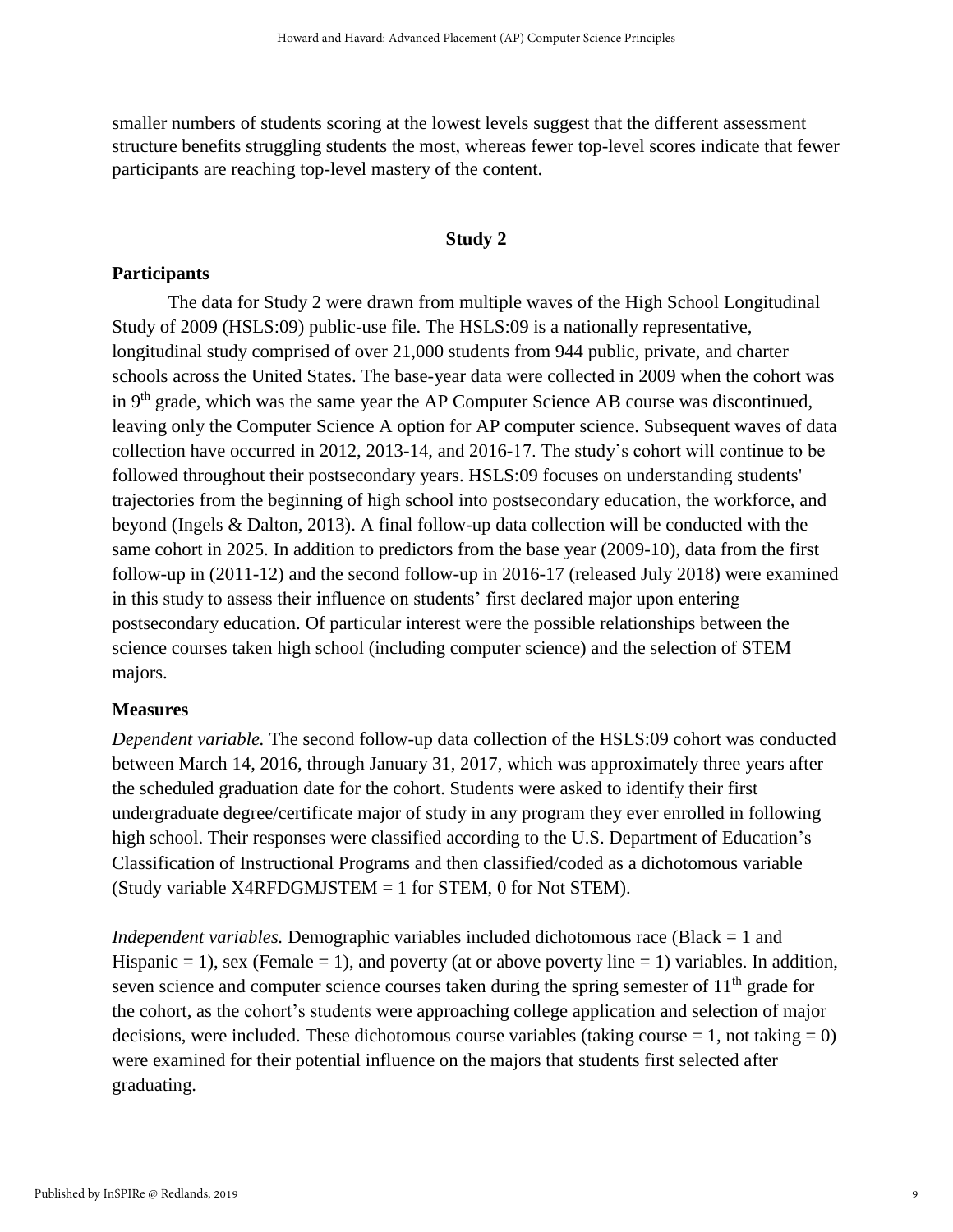#### **Procedure**

The HSLS:09 uses a complex sampling design, which necessitates the use of sample weights and adjusted standard errors to ensure that estimates made from the data are representative of the population, and that hypothesis tests are accurate. The standard error calculation procedure used in these analyses is the Balanced Repeated Replication (BRR) method, conducted in Stata 15, utilizing the main sampling weight and its associated set of 200 replicate weights appropriate for each of the analyses. Logistic regression procedures were conducted to examine the influence of enrollment in various major science courses in the spring of the cohort's 11<sup>th</sup> grade year (2012) on students' initially declared or decided-upon major.

In an effort to build a parsimonious multi-variable regression model, we employed a purposeful selection approach (Hosmer, Lemeshow, & Sturdivant, 2013) to minimize the number of variables in the model and provide a more numerically stable model. The first step in this process was to screen from among the possible variables of interest in the dataset by conducting a univariate analysis of each predictor in relation to the dependent variable, which in this case was the HSLS:09 dataset variable "X4RFDGMJSTEM" indicating whether students selected a STEM major as their first major after graduating. Respondents included students who had at any point enrolled in an undergraduate or certificate program during the three years after high school. We used the p-value cutoff of 0.25 as recommended by Hosmer et al. to eliminate predictors of questionable value and to avoid overfitting the model. Table 1 identifies the 11 course-taking variables that were considered and screened for possible inclusion in the initial regression model. Four of the 11 variables considered had p-values above the inclusion criteria and were removed from the initial model.

#### **Table 1**

*High School Longitudinal Study (HSLS:09) Courses Enrolled in for Spring 2012 – 11th grade - Univariate Analyses on Declaration of STEM Major*

| Variable Name                                      | <b>Course Name</b>           | Estimated     | % STEM | $\chi^2(1)$ | $\boldsymbol{p}$ | Retained?      |
|----------------------------------------------------|------------------------------|---------------|--------|-------------|------------------|----------------|
|                                                    |                              | $Enrollment*$ | Major  |             |                  |                |
| S2COMPPROG12                                       | <b>Computer Programming</b>  | 39,362        | 41.00  | 28.10       | .005             | Yes            |
| S2APCOMPSCI12                                      | <b>AP Computer Science</b>   | 9,645         | 74.38  | 48.63       | < 0.001          | Yes            |
| S2COMPAPP12                                        | <b>Computer Applications</b> | 64,661        | 26.49  | 2.32        | .421             | N <sub>o</sub> |
| S <sub>2</sub> PHYSIC <sub>1</sub> S <sub>12</sub> | Physics I                    | 488,823       | 25.67  | 13.77       | .031             | Yes            |
| S2PHYSS12                                          | Physical Science             | 57,447        | 17.23  | 4.28        | .239             | <b>Yes</b>     |
| S2CHEM1S12                                         | Chemistry I                  | 873,448       | 19.91  | 24.61       | .011             | <b>Yes</b>     |
| S2CHEM2S12                                         | Chemistry II                 | 91,393        | 22.96  | 0.03        | .915             | N <sub>0</sub> |
| S2BIO1S12                                          | Biology I                    | 127,952       | 15.67  | 16.72       | .025             | Yes            |
| S2BIO2S12                                          | <b>Biology II</b>            | 74,820        | 19.93  | 1.34        | .576             | N <sub>o</sub> |
| S2LIFES12                                          | Life Science                 | 15,669        | 21.14  | 0.08        | .855             | N <sub>o</sub> |
| S2EARTHS12                                         | Earth Science                | 88,452        | 17.25  | 6.64        | .171             | Yes            |

*Note*. Weighted data are representative of a population  $N = 2,242,145$ . Observations  $n = 9,323$ 

\*Weighted enrollment counts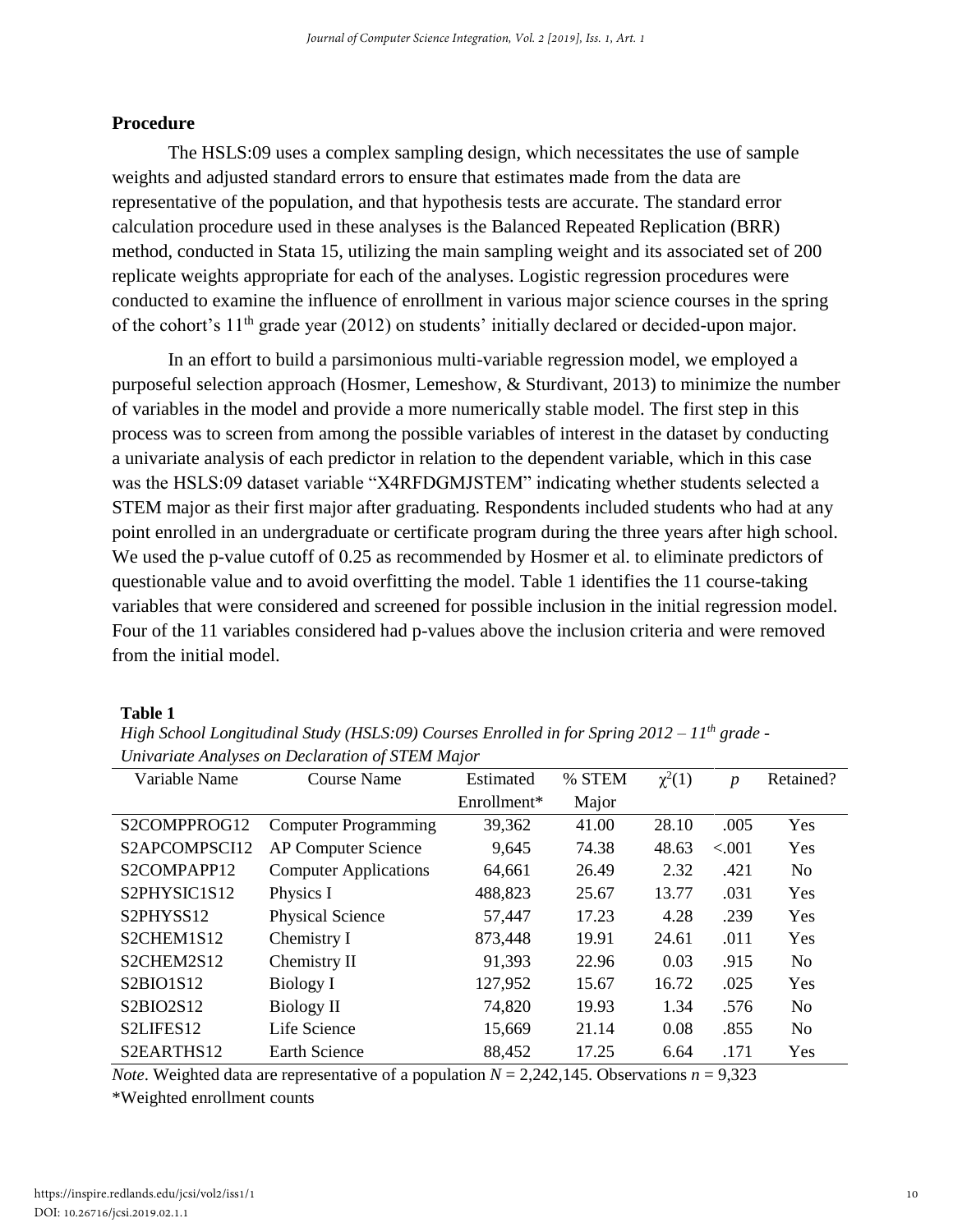Table 2 identifies demographic independent variables also included in the analyses due to their known clinical importance to the study. Also included are descriptions of the dependent variable and the weighting variables used for the BRR analyses conducted on the complex survey data. Tolerance and Variable Inflation Factor (VIF) statistics were calculated for the 11 variables (7 course, 4 demographic) remaining in the model and all were well within acceptable criteria, indicating that multicollinearity is not an issue for the regression analysis.

| Table 2                                                                                  |                    |                                                              |  |  |  |  |
|------------------------------------------------------------------------------------------|--------------------|--------------------------------------------------------------|--|--|--|--|
| High School Longitudinal Study (HSLS:09) Demographic, Dependent, and Weighting Variables |                    |                                                              |  |  |  |  |
| Variable Type                                                                            | Variable Name      | Variable Description                                         |  |  |  |  |
| Independent                                                                              | X1BLACK            | Student is Black                                             |  |  |  |  |
| Independent                                                                              | X1HISPANIC         | Student is Hispanic                                          |  |  |  |  |
| Independent                                                                              | S <sub>2</sub> SEX | Student is Female                                            |  |  |  |  |
| Independent                                                                              | X1POVERTY          | Student is at or above Poverty Threshold                     |  |  |  |  |
| Dependent                                                                                | X4RFDGMJSTEM       | Student's first declared/decided upon undergraduate major is |  |  |  |  |
|                                                                                          |                    | in STEM                                                      |  |  |  |  |
| Sampling Weight                                                                          | W4W1W2W3STU        | Second follow-up, base year, first follow-up, and 2013       |  |  |  |  |
|                                                                                          |                    | Update weight                                                |  |  |  |  |
| Replicate Weights                                                                        | W4W1W2W3STU001-    | BRR Weight for Replicates 1-200                              |  |  |  |  |
|                                                                                          | W4W1W2W3STU200     |                                                              |  |  |  |  |

#### **Results**

The full logistic regression main effects model was statistically significant  $F(11, 189) =$ 11.13, p < .001. A Hosmer-Lemeshow goodness of fit test supported the overall model F(9, 191)  $= 0.47$ ,  $p = .89$ . Table 3 displays the odds ratios and p-values for each of the retained course and demographic predictors of STEM major selection. Of all the course predictors examined, only Computer Programing and AP Computer Science significantly predicted the selection of a STEM major after high school. Students enrolled in any programming course were almost two and a half times as likely to declare a STEM major than students not enrolled in programming. Students enrolled in the programming-centric AP Computer Science A course (the only AP computer science course offered when the data were collected) were 5 times as likely to declare a STEM major than those not enrolled. Sex was the only demographic that significantly predicted the selection of a STEM major as females were 61% less likely (.39 odds ratio) to decide on a STEM emphasis in post-secondary education than males. Race and poverty status were not significant predictors of major selection, and there were no interaction effects among the course and demographic predictors.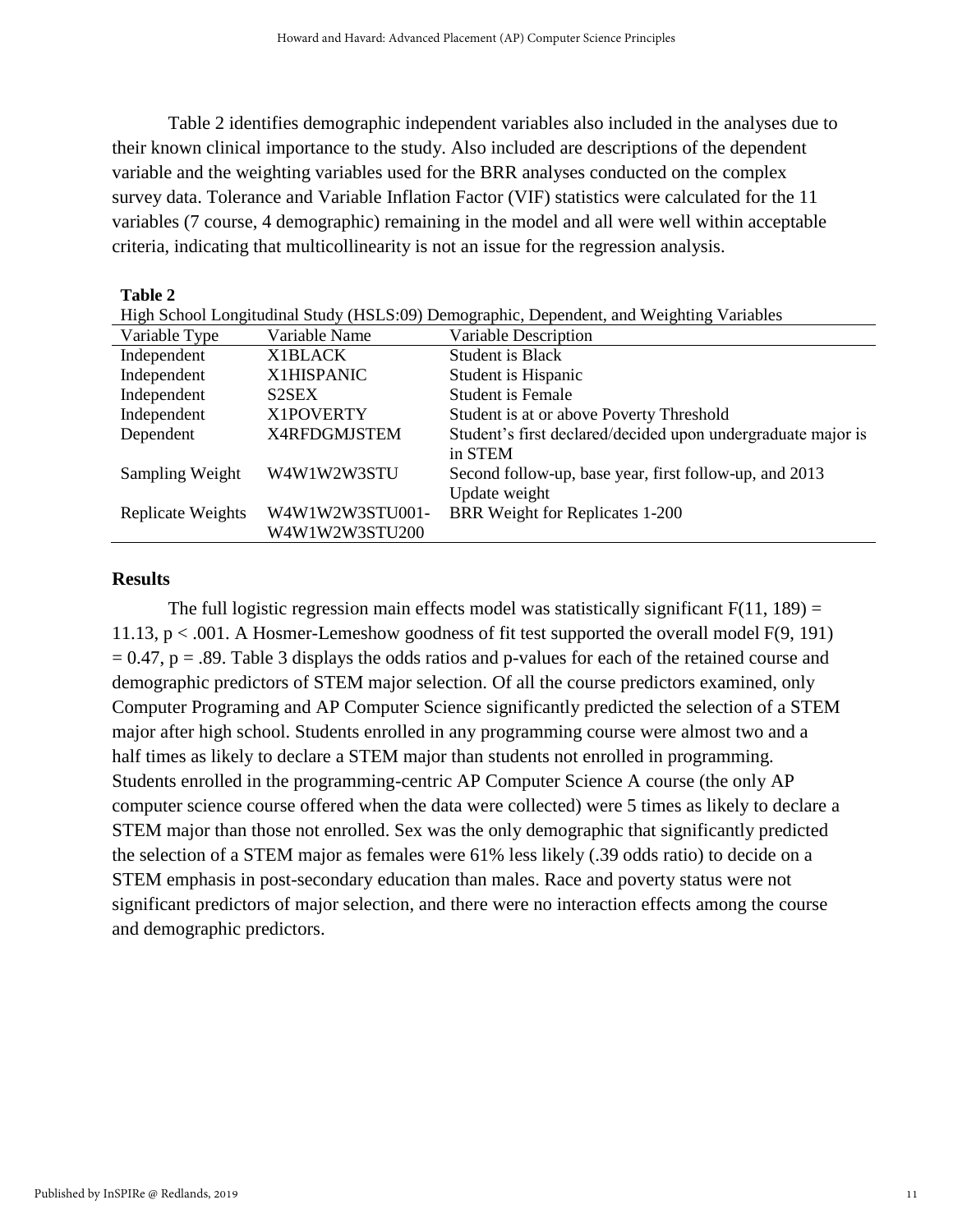| m<br>H |  |
|--------|--|
|--------|--|

| Logistic Regression Predicting Likelihood of Selecting a STEM major as First Declared/Decided upon |  |  |
|----------------------------------------------------------------------------------------------------|--|--|
| Major                                                                                              |  |  |

| $1$ <i>v</i> $1$ <i>u</i> $1$ <i>u</i> $1$                                                                       |         |      |           |               |         |            |
|------------------------------------------------------------------------------------------------------------------|---------|------|-----------|---------------|---------|------------|
| Variable                                                                                                         | B       | SЕ   | <b>OR</b> | 95% CI        |         |            |
| <b>Computer Programming</b>                                                                                      | 0.89    | 0.32 | 2.42      | [1.29, 4.54]  | 2.78    | $.006*$    |
| AP Computer Science                                                                                              | 1.61    | 0.52 | 5.04      | [1.82, 13.96] | 3.13    | $.002*$    |
| Physics I                                                                                                        | 0.64    | 0.13 | 1.07      | [0.83, 1.37]  | 0.50    | .617       |
| <b>Physical Science</b>                                                                                          | $-0.52$ | 0.45 | 0.59      | [0.24, 1.45]  | $-1.15$ | .252       |
| Chemistry I                                                                                                      | $-0.29$ | 0.16 | 0.75      | [0.55, 1.02]  | $-1.85$ | .066       |
| Biology I                                                                                                        | $-0.38$ | 0.25 | 0.68      | [0.41, 1.12]  | $-1.52$ | .131       |
| <b>Earth Science</b>                                                                                             | $-0.43$ | 0.29 | 0.65      | [0.36, 1.16]  | $-1.47$ | .143       |
| <b>Black</b>                                                                                                     | $-0.21$ | 0.21 | 0.81      | [0.53, 1.23]  | $-1.01$ | .313       |
| Hispanic                                                                                                         | $-0.07$ | 0.17 | 0.94      | [0.67, 1.31]  | $-0.39$ | .699       |
| <b>Below Poverty Threshold</b>                                                                                   | $-0.06$ | 0.20 | 0.94      | [0.63, 1.39]  | $-0.32$ | .748       |
| Female                                                                                                           | $-0.95$ | 0.11 | 0.39      | [0.31, 0.48]  | $-8.41$ | $< 0.001*$ |
| <i>Note.</i> Weighted data are representative of a population $N = 1,890,920$ , Observations $n = 17,337$ , CI = |         |      |           |               |         |            |
| confidence interval for odds ratio (OR)                                                                          |         |      |           |               |         |            |

\**p*<.05

#### **Summary and Concluding Discussion**

Study 1 addressed our first research question (how do patterns of participation and performance differ on the two AP Computer Science exams for underrepresented students?), revealing significant differences. Over its first two years of implementation, previously underrepresented groups attempted the new exam in greater numbers than they attempted the traditional exam. The performance distributions were significantly different as well in that scores clustered heavily around the marginal pass rate (score of 3) on the new exam, but were more evenly distributed amongst the full range of score values for the traditional exam. As for our second research question (what is the relationship between programming-centered course taking and future STEM education and interest?), Study 2 results indicate that programming-centric courses greatly improve the odds of a student selecting a STEM major in post-secondary education. This was particularly the case for the Computer Science A course as its enrollees were five times as likely to declare a STEM major as compared to students who did not enroll in the course. Other traditional science courses such as physics, biology, chemistry, physical science, and earth science were not significant predictors of STEM major selection.

The emphasis in recent years on improving the preparation of U.S. students to meet the challenges of STEM careers has led to increased scrutiny of curriculum offerings in STEMrelated coursework. Curricular changes have occurred to address the shortage of, and underrepresentation in, high school AP level computer science courses. The release and implementation of the AP Computer Science Principles course has been met with unprecedented increases in participation in AP computer science coursework, particularly among African American, Hispanic, and female students. Within these underrepresented groups, larger proportions of students have been enrolling in the new Computer Science Principles course,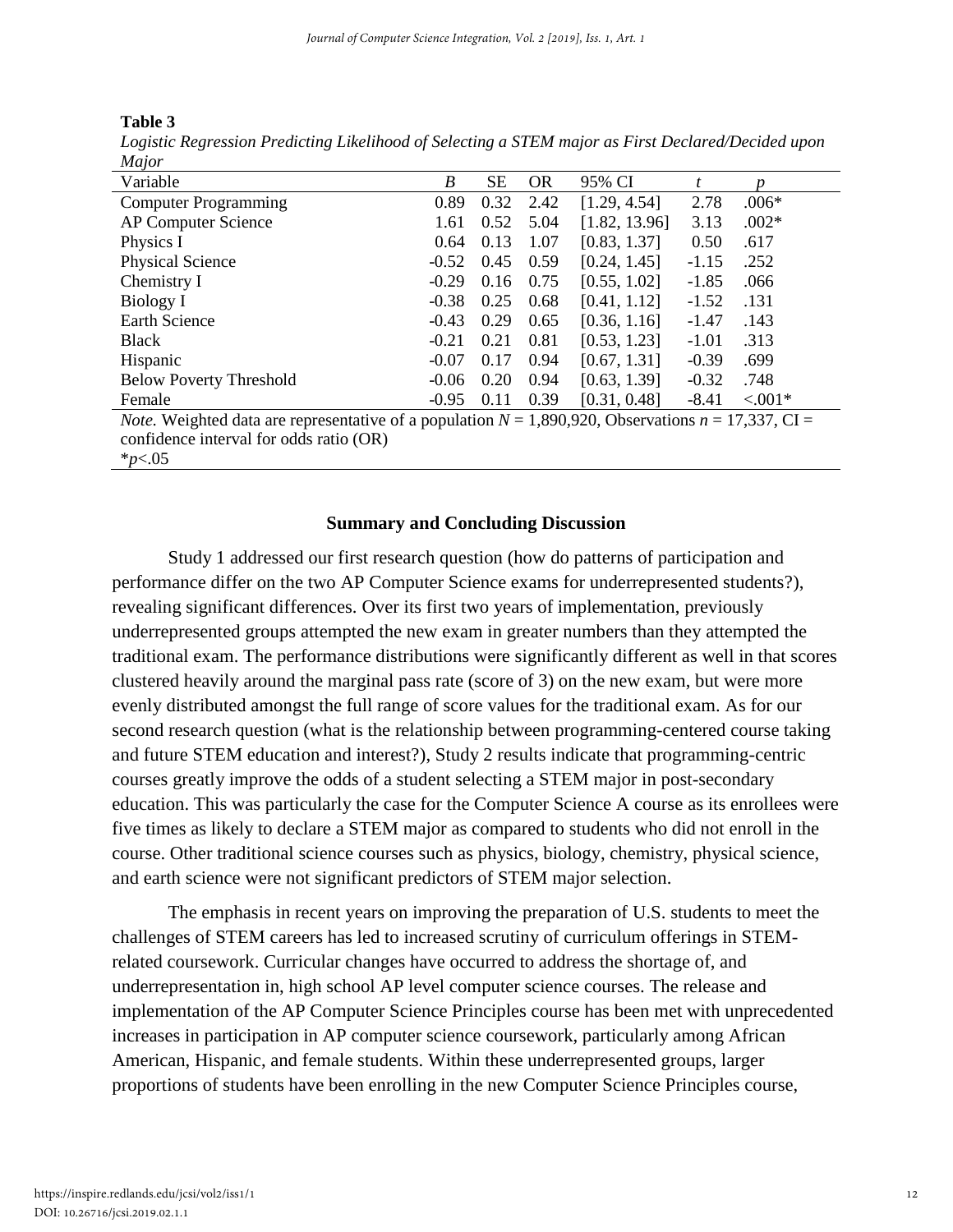which places less emphasis on actual computer programming than its traditional counterpart and more emphasis on a set of generalized "big ideas" related to the computer science field. The fundamentally different course emphases appear to have formed a two-tiered system of AP computer science preparation, one to provide a general computational thinking foundation for students who have no intention of pursuing a computer science career, and a second for those who may be particularly interested in such a career.

The distribution of the Computer Science Principles exam scores suggests that large numbers of students may have been helped across the finish line (passing  $=3$ ) by the hybrid assessment structure, while fewer mastered the content at its highest levels. The fact that these patterns are similar across demographics suggests that they were the result of the structural differences between the assessments rather than attributable to the presence of more culturally relevant pedagogical approaches. Examination of HSLS data clearly illustrates the significant predictive strength of enrollment in programming courses on the selection of STEM majors in postsecondary education, particularly for those enrolled in the programming-centric Computer Science A course. Our results indicate that enrollment in computer science in the form of computer programming courses (as compared to other science-related courses) is the strongest predictor of students' selection of STEM fields as their first declared major in higher education. Given the influence programming courses appear to have on STEM major decisions, coupled with the increased demand for technology STEM professionals, one might logically expect that the bar would be raised, not lowered, with respect to an emphasis on computer programming in secondary schools. At a time when the numbers of STEM graduates in the U.S. is being dwarfed by the numbers being produced abroad, such a shift is both confusing and counterintuitive.

In recent years, students have been learning to code as early as in elementary school in preparation for the changing world of technology. By the time they reach high school, they are arguably far more prepared than previous cohorts to engage in higher-level programming activities. Providing an alternative like Computer Science Principles, which allows the use of the same tools that are used with elementary grades, may result in more students adding AP course titles to their high school transcripts, but its value to those wanting to pursue the computer science field as a major is questionable. The College Board's AP programs have been quite successful in fulfilling their mission of connecting students with college opportunities, as evidenced by the impact of their Computer Science A course's prediction of college major. Only time will tell what level of success Computer Science Principles will have in influencing college success given its short history thus far, but our analyses suggest that the two courses were not created equal. Clearly, participation alone does not ensure equity, particularly if such participation is substantively less rigorous for some groups than for others. Longitudinal data demonstrated the significant influence of programming coursework on continued STEM interest in higher education. Thus, the observed higher participation of underrepresented groups in a course with reduced emphasis on programming is of considerable concern for those seeking equity in computer science preparation.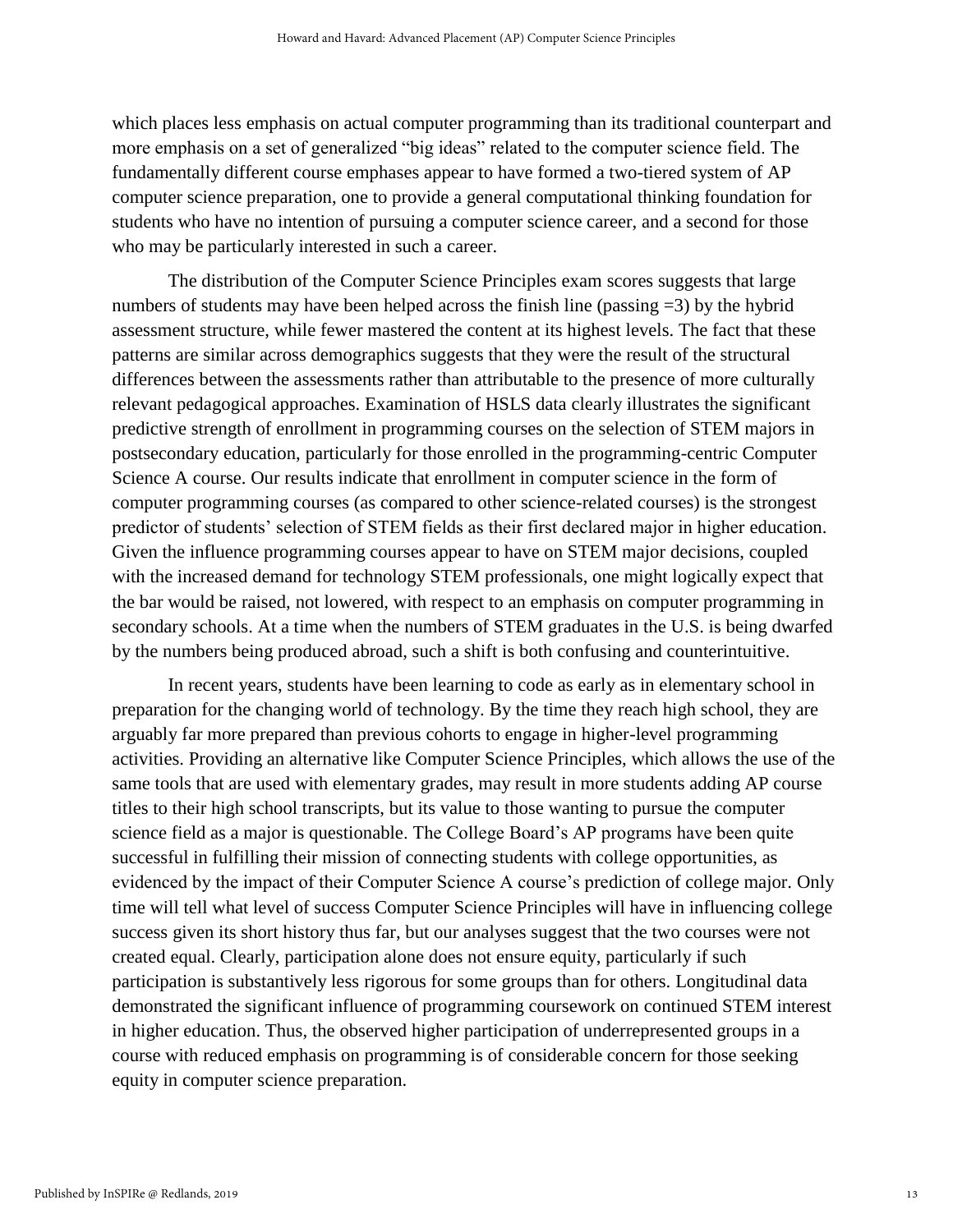#### References

- Boyle, A. (2018). Women and minorities make one more giant leap for AP computer science testing. Retrieved from [https://www.geekwire.com/2018/women-minorities-make-one](https://www.geekwire.com/2018/women-minorities-make-one-giant-leap-ap-computer-science-testing/)[giant-leap-ap-computer-science-testing/](https://www.geekwire.com/2018/women-minorities-make-one-giant-leap-ap-computer-science-testing/)
- Bureau of Labor Statistics. (2018). Occupational Outlook Handbook, Software Developers. Retrieved from [https://www.bls.gov/ooh/computer-and-information-technology/software](https://www.bls.gov/ooh/computer-and-information-technology/software-developers.htm)[developers.htm](https://www.bls.gov/ooh/computer-and-information-technology/software-developers.htm)
- Code.org. (2018a). Code.org and diversity in computer science. Retrieved from <https://code.org/diversity>
- Code.org. (2018b). Girls and minorities break records in computer science as fastest-growing groups! Retrieved from [https://medium.com/@codeorg/girls-and-minorities-break](https://medium.com/@codeorg/girls-and-minorities-break-records-in-computer-science-as-fastest-growing-groups-39d23425810e)[records-in-computer-science-as-fastest-growing-groups-39d23425810e](https://medium.com/@codeorg/girls-and-minorities-break-records-in-computer-science-as-fastest-growing-groups-39d23425810e)
- Cohen, J. W. (1988). *Statistical power analysis for the behavioral sciences* (2nd ed.). Hillsdale, NJ: Lawrence Eribaum Associates.
- College Board. (2014). AP Computer Science A course description. Retrieved from [https://apcentral.collegeboard.org/pdf/ap-computer-science-a-course](https://apcentral.collegeboard.org/pdf/ap-computer-science-a-course-description.pdf?course=ap-computer-science-a)[description.pdf?course=ap-computer-science-a](https://apcentral.collegeboard.org/pdf/ap-computer-science-a-course-description.pdf?course=ap-computer-science-a)
- College Board. (2017a). AP® computer science principles. Retrieved from [https://apcentral.collegeboard.org/pdf/ap-computer-science-principles-course](https://apcentral.collegeboard.org/pdf/ap-computer-science-principles-course-overview.pdf?course=ap-computer-science-principles)[overview.pdf?course=ap-computer-science-principles](https://apcentral.collegeboard.org/pdf/ap-computer-science-principles-course-overview.pdf?course=ap-computer-science-principles)
- College Board. (2017b). Course and exam description: AP computer science principles. Retrieved from [https://apcentral.collegeboard.org/pdf/ap-computer-science-principles](https://apcentral.collegeboard.org/pdf/ap-computer-science-principles-course-and-exam-description.pdf?course=ap-computer-science-principles)[course-and-exam-description.pdf?course=ap-computer-science-principles](https://apcentral.collegeboard.org/pdf/ap-computer-science-principles-course-and-exam-description.pdf?course=ap-computer-science-principles)
- College Board. (2018a). AP Archived Data. Retrieved from <https://research.collegeboard.org/programs/ap/data/archived>
- College Board. (2018b). AP Central. Retrieved from <https://apcentral.collegeboard.org/courses/ap-course-audit/about>
- College Board. (2018c). AP Central: AP Computer Science A Frequently Asked Questions. Retrieved from [https://apcentral.collegeboard.org/courses/ap-computer-science](https://apcentral.collegeboard.org/courses/ap-computer-science-a/course/frequently-asked-questions)[a/course/frequently-asked-questions](https://apcentral.collegeboard.org/courses/ap-computer-science-a/course/frequently-asked-questions)
- College Board. (2018d). AP Central: Higher Education and Placement. Retrieved from [https://apcentral.collegeboard.org/courses/ap-computer-science-principles/higher](https://apcentral.collegeboard.org/courses/ap-computer-science-principles/higher-education-credit-and-placement?course=ap-computer-science-principles)[education-credit-and-placement?course=ap-computer-science-principles](https://apcentral.collegeboard.org/courses/ap-computer-science-principles/higher-education-credit-and-placement?course=ap-computer-science-principles)
- College Board. (2018e). AP Computer Science Principles: The Course. Retrieved from <https://apcentral.collegeboard.org/courses/ap-computer-science-principles/course>